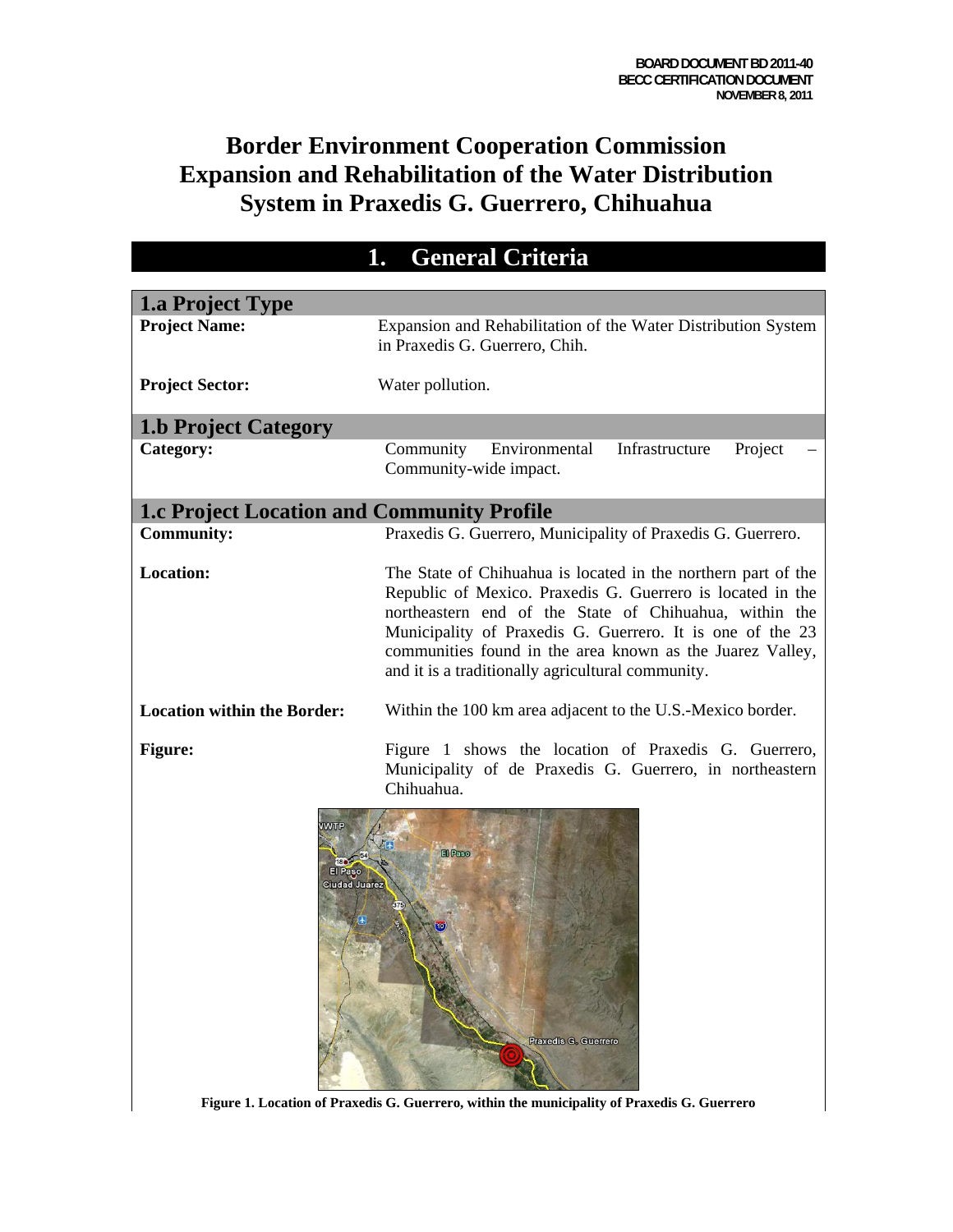| <b>Demographics</b>                 |                                                                                                                                                                                                                    |
|-------------------------------------|--------------------------------------------------------------------------------------------------------------------------------------------------------------------------------------------------------------------|
| <b>Current Population:</b>          | 3,641 residents                                                                                                                                                                                                    |
| <b>Growth Rate:</b>                 | 1.00 %                                                                                                                                                                                                             |
| Reference:                          | Final Design by Chihuahua State Water Utility (Junta<br>Central de Agua y Saneamiento de Chihuahua, JCAS) Year:<br>2009                                                                                            |
| <b>Median per Capita Income:</b>    |                                                                                                                                                                                                                    |
|                                     | \$3,288 Mexican Pesos                                                                                                                                                                                              |
| Reference:                          | Based on statistics by INEGI and the National Commission<br>on Minimum Wages.                                                                                                                                      |
| <b>Primary Economic Activity:</b>   |                                                                                                                                                                                                                    |
|                                     | Agriculture and cattle-raising                                                                                                                                                                                     |
| <b>Marginalization Rate:</b>        | $-1.31841$ , Very Low                                                                                                                                                                                              |
| Reference:                          | CONAPO 2008                                                                                                                                                                                                        |
| <b>Services</b>                     |                                                                                                                                                                                                                    |
| <b>Community:</b>                   | Praxedis G. Guerrero, Municipality of Praxedis G. Guerrero.                                                                                                                                                        |
| <b>Water System</b>                 |                                                                                                                                                                                                                    |
| Water Coverage:                     | 48.5 %                                                                                                                                                                                                             |
| Water Source:                       | Water Well $# 1$ and Water Well $# 2$                                                                                                                                                                              |
| Domestic Hookups:                   | 565                                                                                                                                                                                                                |
| <b>Wastewater Collection System</b> |                                                                                                                                                                                                                    |
| <b>Wastewater Coverage:</b>         | 98 %                                                                                                                                                                                                               |
| <b>Sewer Connections:</b>           | 1,165                                                                                                                                                                                                              |
| <b>Wastewater Treatment</b>         |                                                                                                                                                                                                                    |
| <b>Treatment Coverage:</b>          | 100 %                                                                                                                                                                                                              |
| <b>Solid Waste</b>                  |                                                                                                                                                                                                                    |
| <b>Collection Coverage:</b>         | 100%                                                                                                                                                                                                               |
| <b>Road Paving</b>                  |                                                                                                                                                                                                                    |
| Coverage:                           | 10%                                                                                                                                                                                                                |
| <b>1.d Legal Authority</b>          |                                                                                                                                                                                                                    |
| <b>Project Sponsor:</b>             | Chihuahua State Water Utility (Junta Central de Agua y<br>Saneamiento de Chihuahua, JCAS) in coordination with the<br>local water utility (Junta Municipal de Agua y Saneamiento<br>de Praxedis G. Guerrero, JMAS) |
| <b>Legal Representative:</b>        | Mr. Luis Raul Aragon Sanchez                                                                                                                                                                                       |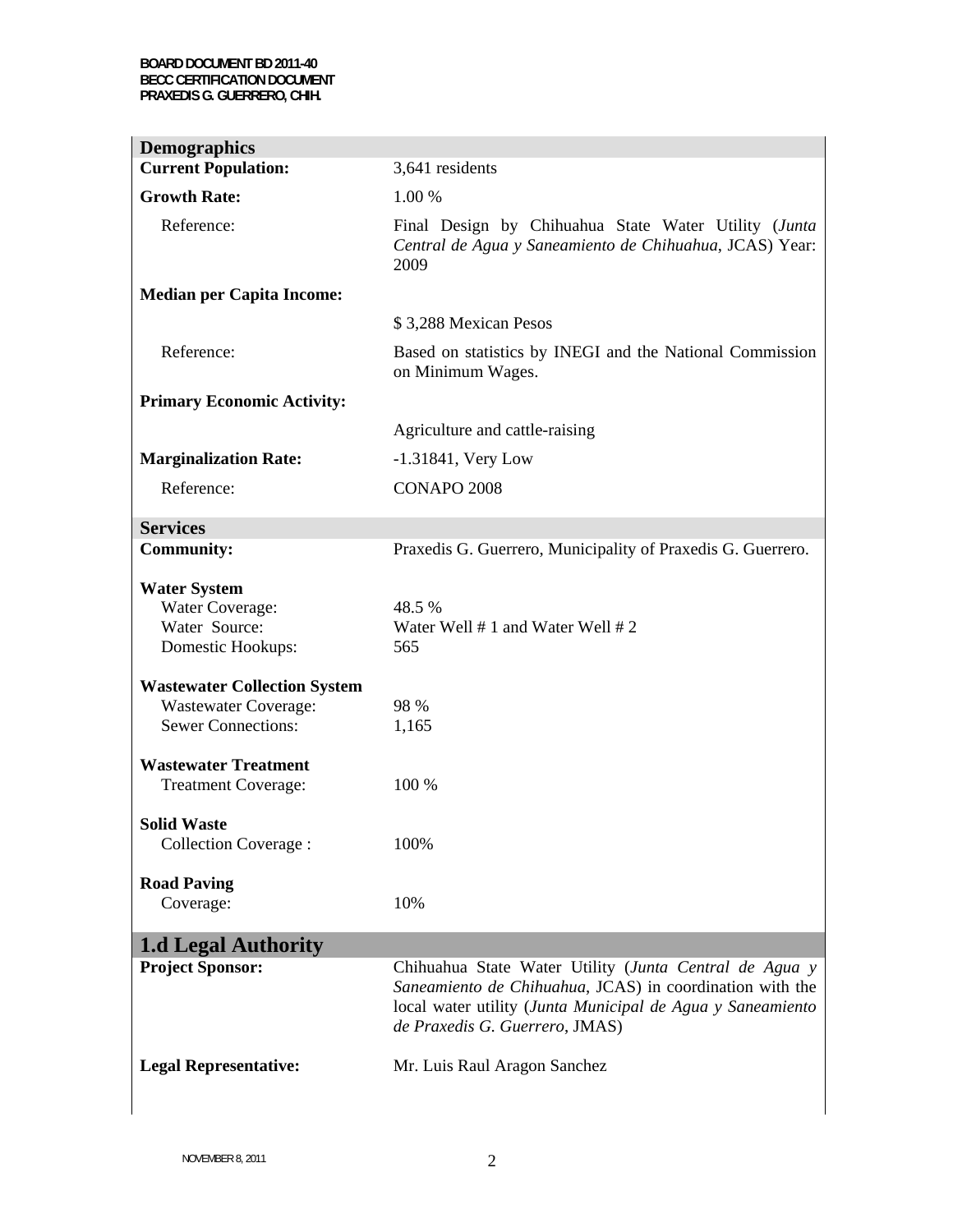| <b>Legal Instrument to</b><br><b>Demonstrate Authority:</b> | The legal authority of JCAS and JMAS has been established<br>in Article 1564 of the Administrative Code for the State of<br>Chihuahua. JMAS is authorized to provide water and<br>wastewater collection services to the community, whereas<br>JCAS is the regulatory agency and the entity responsible for<br>developing infrastructure improvement projects in Praxedis<br>G. Guerrero.                                                                                                                                                                    |
|-------------------------------------------------------------|-------------------------------------------------------------------------------------------------------------------------------------------------------------------------------------------------------------------------------------------------------------------------------------------------------------------------------------------------------------------------------------------------------------------------------------------------------------------------------------------------------------------------------------------------------------|
| <b>Date of Instrument:</b>                                  | May 1, 1950.                                                                                                                                                                                                                                                                                                                                                                                                                                                                                                                                                |
| <b>Compliance with Agreements:</b>                          | 1889 International Boundary Convention<br>1944 Water Treaty<br>1983 La Paz Agreement, or Border Environment<br>Agreement<br>1990 Integrated Border Environmental Plan (IBEP)<br>$\bullet$<br>1994 North American Free Trade Agreement (NAFTA)<br>Border 2012 Program                                                                                                                                                                                                                                                                                        |
| <b>1.e Project Summary</b>                                  |                                                                                                                                                                                                                                                                                                                                                                                                                                                                                                                                                             |
| <b>Project Description and Scope:</b>                       | The project includes the expansion and rehabilitation of the<br>existing water distribution system in Praxedis G. Guerrero,<br>Chihuahua, including the construction of new domestic water<br>hookups and the rehabilitation of existing hookups; deep well<br>equipment for two new wells and two existing wells; four new<br>disinfection units, a steel elevated water storage tank,<br>conveyance and distribution lines, and a telemetry system.                                                                                                       |
| <b>Components:</b><br>Potable Water                         | Water system expansion for Praxedis G. Guerrero<br>Electro-mechanical and inter-connection equipment for<br>4 deep water wells.<br>Construction of 3 system housing units.<br>Supply, installment and construction of 108 linear<br>meters of protective fence for two elevated tanks.<br>Supply, installment and construction of 2,120 linear<br>meters of 6" and 8" PVC and HDPE pipelines.<br>Supply, installment and construction of 7,168 linear<br>٠<br>meters of 8" PVC and HDPE pipelines.<br>Supply, installment and construction of 23,528 linear |
|                                                             | meters of 3", 4", and 6" PVC pipelines for the<br>distribution network.<br>Supply, installment and construction of 600 new<br>domestic service hookups (150-2" diameter hookups,<br>and 450-3" diameter hookups) including flow meters.                                                                                                                                                                                                                                                                                                                     |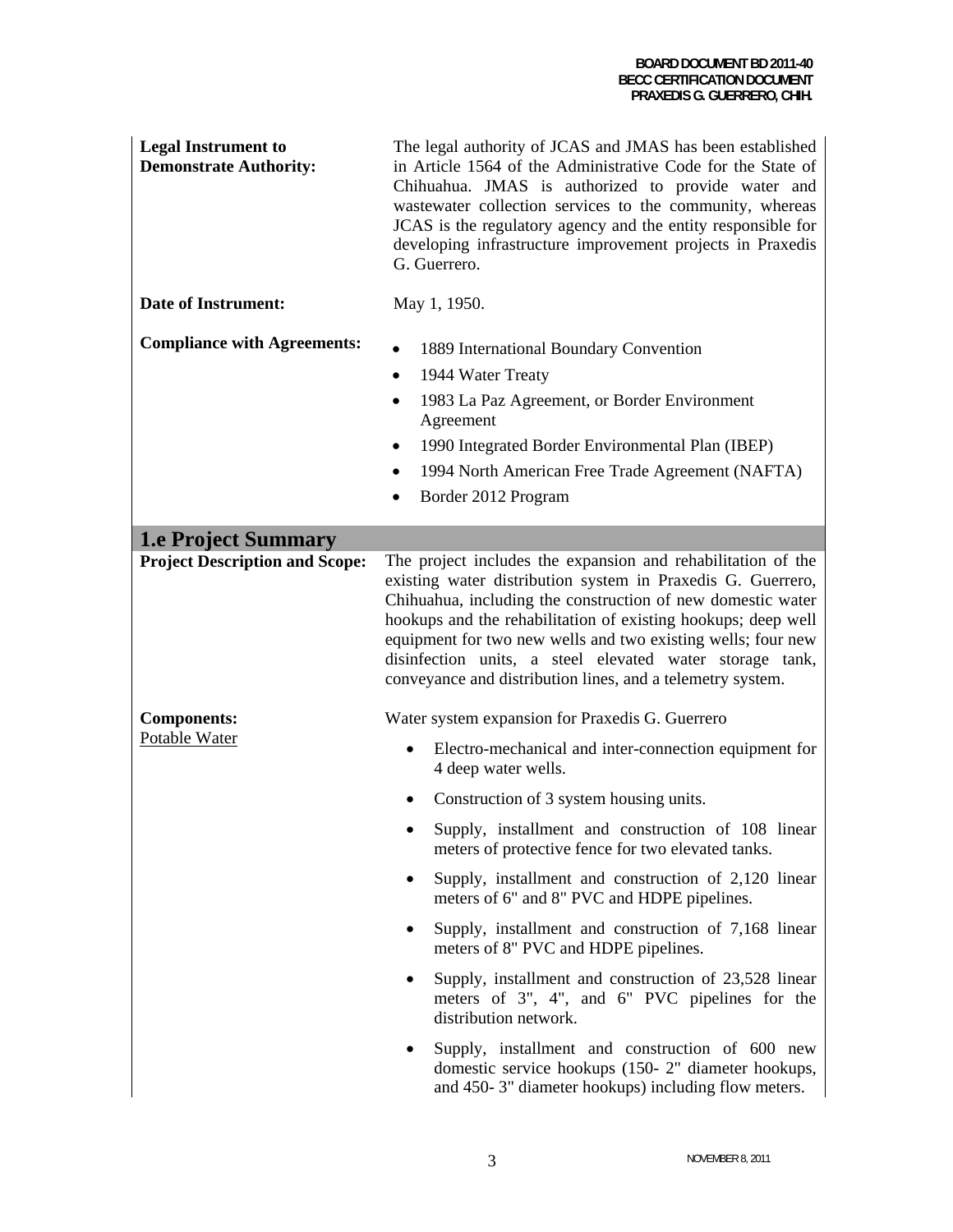|                           | Supply, installment and construction of 270 meter<br>loops (to rehabilitate).                                         |
|---------------------------|-----------------------------------------------------------------------------------------------------------------------|
|                           | Supply, installment and construction of 4 chlorine gas-<br>$\bullet$<br>based disinfection units.                     |
|                           | Supply, installment and construction of a 15-meter high<br>$\bullet$<br>elevated water tank with capacity for 450 m3. |
|                           | Supply, installment and construction of a telemetry<br>$\bullet$<br>system to automate the Water Well-Tank system.    |
| <b>Population Served:</b> | 3,641 residents                                                                                                       |
| <b>Project Cost:</b>      | US\$1,831,625                                                                                                         |
| <b>Project Map:</b>       | Figure 2 shows the proposed potable water system.                                                                     |
|                           |                                                                                                                       |
|                           |                                                                                                                       |
|                           |                                                                                                                       |
|                           |                                                                                                                       |
|                           |                                                                                                                       |
|                           |                                                                                                                       |
|                           |                                                                                                                       |
|                           |                                                                                                                       |
|                           |                                                                                                                       |
|                           |                                                                                                                       |
|                           |                                                                                                                       |
|                           |                                                                                                                       |
|                           |                                                                                                                       |
|                           |                                                                                                                       |

Figure 2. Map of the proposed water distribution system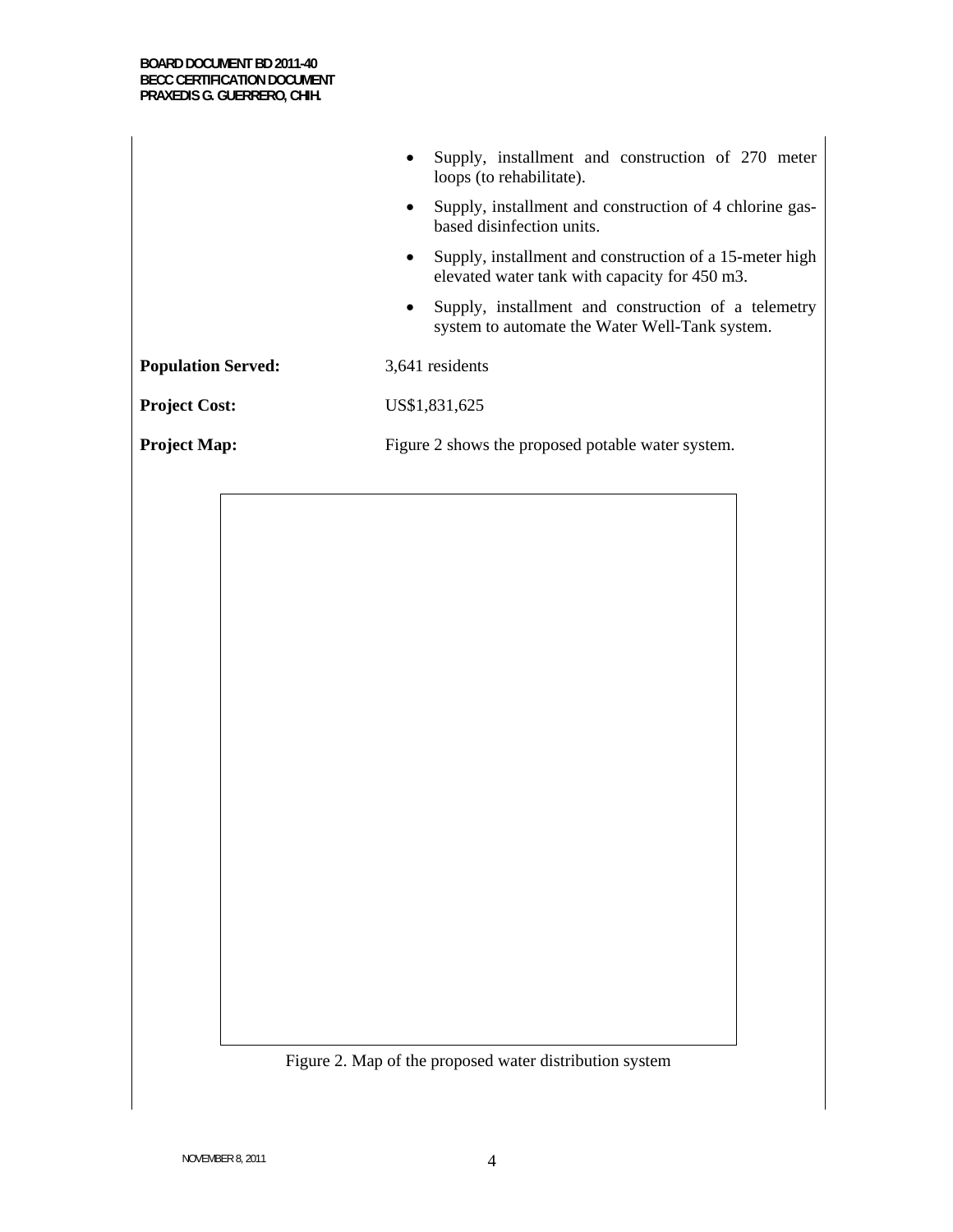| <b>1.f Project Justification</b>                        |                                                                                                                                                                                                                         |
|---------------------------------------------------------|-------------------------------------------------------------------------------------------------------------------------------------------------------------------------------------------------------------------------|
| <b>Project Justification:</b>                           | The proposed components of the project will help provide<br>$\bullet$<br>potable water to residents of the project area that currently<br>lack this service.                                                            |
|                                                         | Residents of the project area have a shortage of potable<br>$\bullet$<br>water service and resort to hauled water from tank trucks,<br>or inadequate and substandard plastic water hoses for their<br>service.          |
|                                                         | The implementation of the proposed project will provide<br>adequate water service to approximately 3,641 residents,<br>reducing the risk of infections associated to low water<br>quality.                              |
|                                                         | The project will help increase the water service coverage<br>rate to up to 100% with the installation of approximately<br>600 new, and rehabilitation of 270 service lines and<br>meters.                               |
| Urgency of the project or<br>consequences of no action: | The lack of water distribution service jeopardizes the health of<br>the project area residents, as it exposes them to an increased<br>rate of gastrointestinal diseases associated to the use of non-<br>potable water. |
| <b>Prioritization Process</b><br>category:              | Category 1                                                                                                                                                                                                              |

### **Pending Issues:**

None.

### **Criterion Summary:**

The project meets BECC's General Criteria.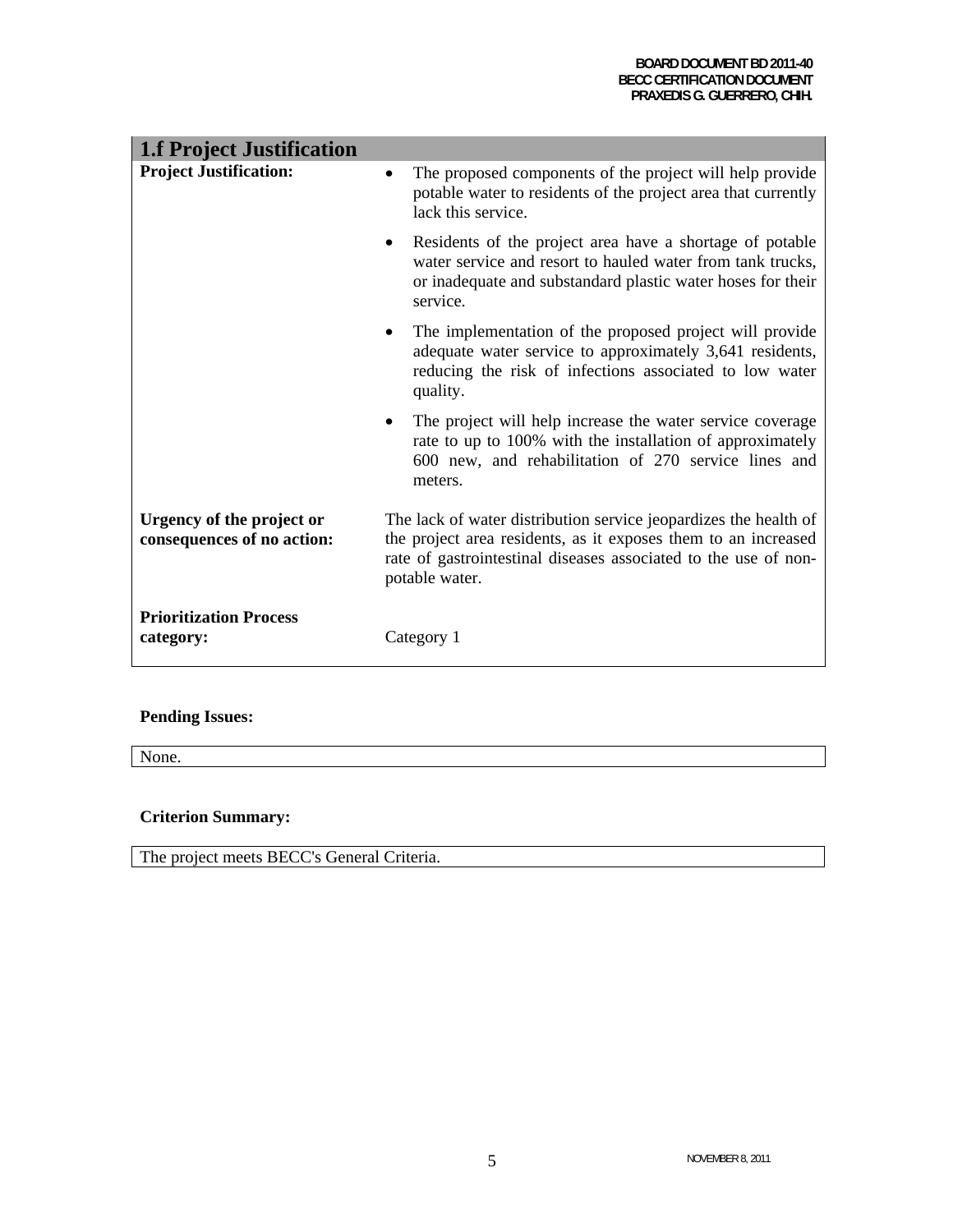## **2. Human Health and Environment**

| 2.a Compliance with Applicable Environmental Laws and Regulations.                             |                                                                                                                                                                                                                                                                                                                                                                                                                                                                           |  |  |  |
|------------------------------------------------------------------------------------------------|---------------------------------------------------------------------------------------------------------------------------------------------------------------------------------------------------------------------------------------------------------------------------------------------------------------------------------------------------------------------------------------------------------------------------------------------------------------------------|--|--|--|
| <b>Needs Addressed by the Proposed</b><br>Project:                                             | Environmental and Public Health More than half of the local residents lack potable water<br>service and obtain water for personal consumption from<br>haul water or inadequate connections.                                                                                                                                                                                                                                                                               |  |  |  |
|                                                                                                | The lack of potable water service results in a number of<br>health issues related to the unavailability of quality water<br>for human consumption including the high incidence rate of<br>water-borne gastrointestinal diseases.                                                                                                                                                                                                                                          |  |  |  |
| <b>Project Meets the Following</b><br><b>Applicable Environmental Laws</b><br>and Regulations: | Mexican<br>Standard NOM-127-SSA1-1994,<br>Official<br>"Environmental health, water<br>for human use<br>and<br>consumption – permissible quality levels, and treatments<br>required to render water potable."                                                                                                                                                                                                                                                              |  |  |  |
|                                                                                                | The project will follow the guidelines established by<br>CONAGUA for the construction of this type of water<br>structures. Additionally, the tasks are not expected to<br>impact protected areas or ecological reserves, since they<br>will be developed within previously impacted urban and<br>rural areas. During the implementation of the project, the<br>JCAS and CONAGUA will oversee the construction<br>activities for conformance with the above mentioned law. |  |  |  |

### **2.b Human Health and Environmental Impacts.**

| <b>Human Health Impacts</b>                             |                                                                                                                                                                                                                                                                                                                                                                                                                                                                                                                                                                                                              |  |  |
|---------------------------------------------------------|--------------------------------------------------------------------------------------------------------------------------------------------------------------------------------------------------------------------------------------------------------------------------------------------------------------------------------------------------------------------------------------------------------------------------------------------------------------------------------------------------------------------------------------------------------------------------------------------------------------|--|--|
| <b>Direct and Indirect Benefits to</b><br>Human Health: | The project will provide the reliable distribution of potable<br>water which meets Mexican drinking water standards in<br>order to prevent health hazards.                                                                                                                                                                                                                                                                                                                                                                                                                                                   |  |  |
|                                                         | The quality of life of the project area residents will improve<br>by providing them access to public potable water services.                                                                                                                                                                                                                                                                                                                                                                                                                                                                                 |  |  |
| <b>Health Statistics:</b>                               | Water borne diseases are caused by pathogenic<br>microorganisms that are directly transmitted as a result of<br>inadequate wastewater disposal practices and unhealthy<br>water supplies. An individual may become ill after drinking<br>water that has been contaminated with these organisms,<br>eating uncooked foods that have been in contact with<br>contaminated water, or having bad hygiene habits that<br>contribute to the dissemination of diseases by direct or<br>indirect human contact. Water borne diseases may be<br>caused by protozoans, viruses, bacteria, and intestinal<br>parasites. |  |  |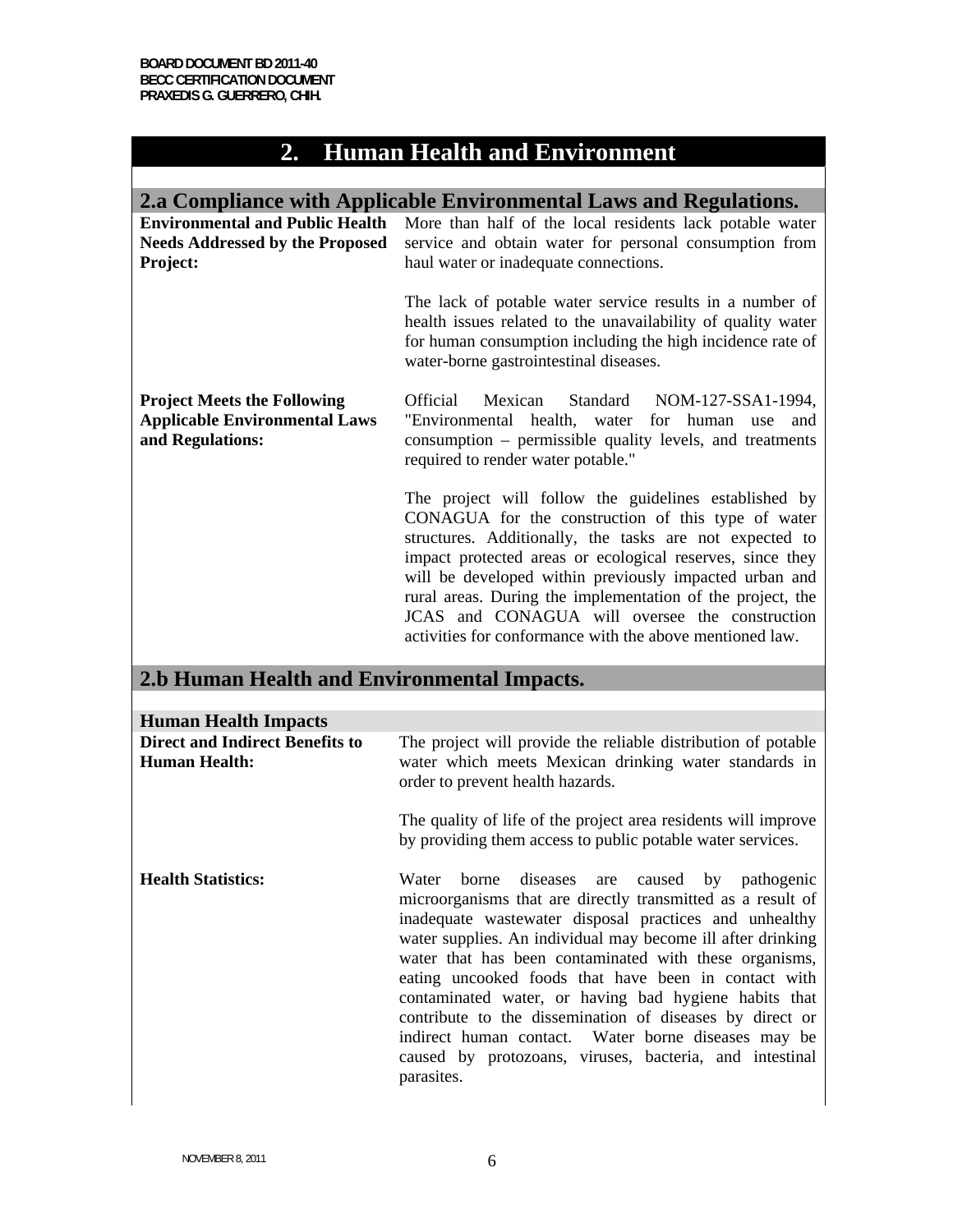### **Supporting Figures:**

|                                 |       | <b>HEALTH SERVICES OF CHIHUAHUA</b><br>SANITARY JURISDICTION, JUAREZ<br><b>EPIDEMIOLOGY DEPARTMENT</b><br><b>GASTROINTESTINAL DISEASES PER TYPE AND YEAR</b> |             |       |         |
|---------------------------------|-------|--------------------------------------------------------------------------------------------------------------------------------------------------------------|-------------|-------|---------|
|                                 |       | IN THE JUAREZ AREA                                                                                                                                           |             |       |         |
|                                 |       | <b>YEARS 2003 TO 2007</b>                                                                                                                                    |             |       |         |
|                                 |       |                                                                                                                                                              | <b>YEAR</b> |       |         |
| <b>DISEASE</b>                  | 2003  | 2004                                                                                                                                                         | 2005        | 2006  | 2007    |
| <b>AMEBIASIS</b>                | 1012  | 914                                                                                                                                                          | 863         | 934   | 863     |
| INTESTINAL ILLNESESS            | 48721 | 49666                                                                                                                                                        | 41123       | 42806 | 41526   |
| PARATYPHOID AND<br><b>OTHER</b> | 488   | 656                                                                                                                                                          | 1075        | 1367  | 1087    |
| <b>OTHER HELMITIASIS</b>        | 3259  | 3087                                                                                                                                                         | 1407        | 1247  | 1555    |
| <b>TYPHOID FEVER</b>            | 38    | 54                                                                                                                                                           | 11          | 42    | 60      |
| <b>SHIGELLOSIS</b>              | 6     | 30                                                                                                                                                           | 17          | 14    | 29      |
| <b>VIRAL HEPATITIS-A</b>        | 112   | 181                                                                                                                                                          | 76          | 54    | $\star$ |
| <b>GIARDIASIS</b>               | 202   | 225                                                                                                                                                          | 100         | 83    | 96      |
| <b>ASCARIASIS</b>               | 69    | 10                                                                                                                                                           | 9           | 6.    | 27      |
| <b>OXIUROS</b>                  | 78    | 34                                                                                                                                                           | 18          | 31    | 18      |

**Table 1. Gastrointestinal Diseases in the Juarez, Chihuahua** area

| <b>Environmental Impacts</b>                                          |                                                                                                                                                          |  |
|-----------------------------------------------------------------------|----------------------------------------------------------------------------------------------------------------------------------------------------------|--|
| <b>Direct and Indirect Benefits:</b><br><b>Environmental Impacts:</b> | Only minor environmental impacts are anticipated during<br>the construction of the different project phases.<br>Potential impacts include the following: |  |
|                                                                       | <b>Construction Phase</b>                                                                                                                                |  |
|                                                                       | Fugitive dust emissions                                                                                                                                  |  |
|                                                                       | Gas emissions from construction machinery                                                                                                                |  |
|                                                                       | Temporary roadway blockages; presence of<br>workers in the area                                                                                          |  |
|                                                                       | <b>Operation Phase</b>                                                                                                                                   |  |
|                                                                       | No impacts are anticipated during the operation of the<br>proposed water system.                                                                         |  |
| <b>Mitigation Measures:</b>                                           | Mitigation measures will include the following:                                                                                                          |  |
|                                                                       | Application of water to reduce fugitive dust<br>٠<br>emissions.                                                                                          |  |
|                                                                       |                                                                                                                                                          |  |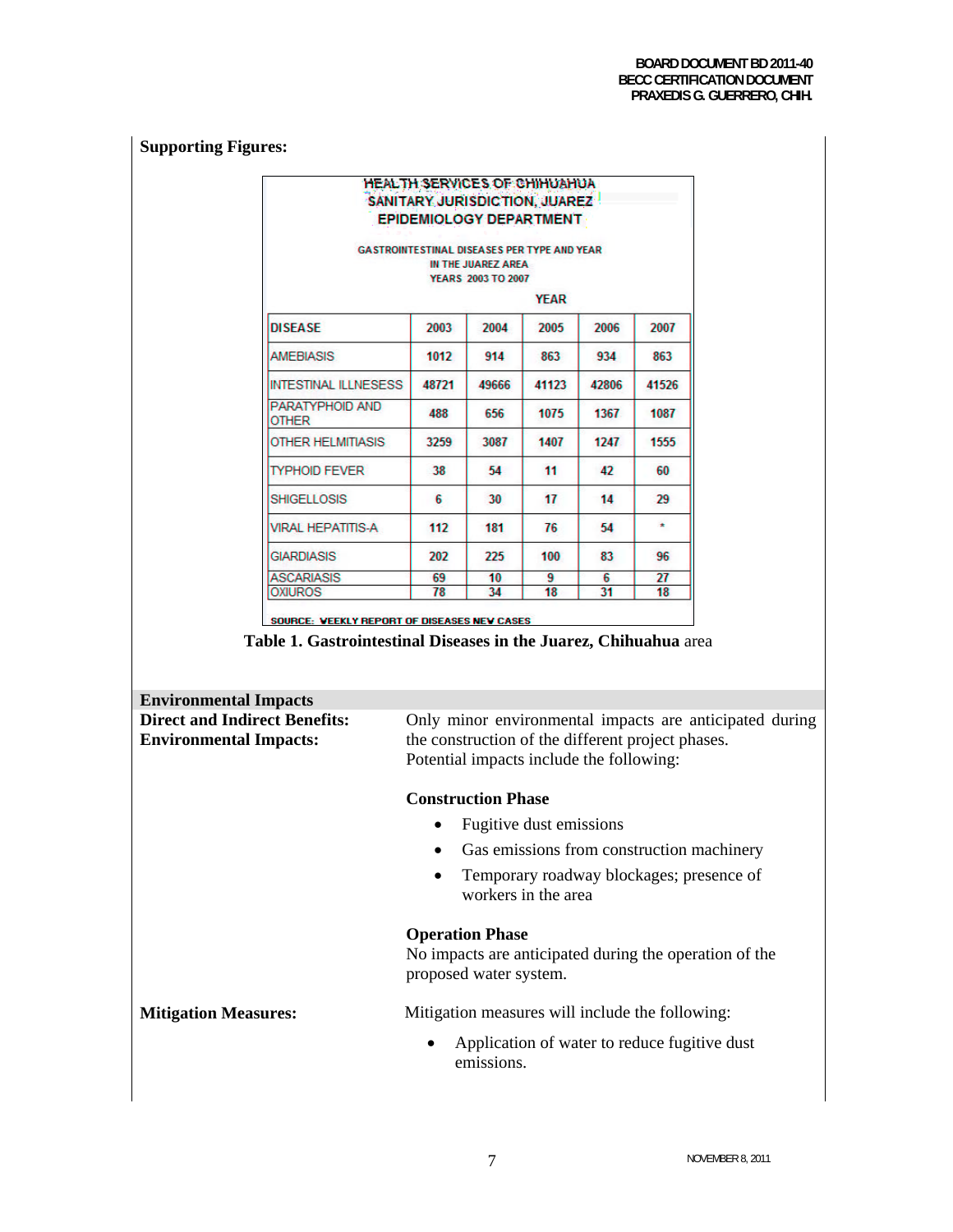|                                       | Routine maintenance for vehicles to reduce<br>emissions.                                                                                                                                                                                                                                                                                                                                                                                                                                                                                                      |
|---------------------------------------|---------------------------------------------------------------------------------------------------------------------------------------------------------------------------------------------------------------------------------------------------------------------------------------------------------------------------------------------------------------------------------------------------------------------------------------------------------------------------------------------------------------------------------------------------------------|
|                                       | Placement of warning/traffic control signage to<br>$\bullet$<br>prevent potentially hazardous situations                                                                                                                                                                                                                                                                                                                                                                                                                                                      |
| <b>Impacts:</b>                       | The environmental impact resulting from the project's<br>implementation will be positive overall, since the project<br>will permit the provision of potable water to the<br>community, improving the quality of life of local residents<br>by reducing risks associated with deficient water<br>management.                                                                                                                                                                                                                                                   |
| <b>Transboundary Impacts</b>          |                                                                                                                                                                                                                                                                                                                                                                                                                                                                                                                                                               |
|                                       | Due to the proximity of Praxedis G. Guerrero with several<br>communities in Hudspeth County, in the U.S., residents<br>frequently cross the border, constantly interacting in<br>between communities in the region. With the expansion of<br>the existing water system, there will be a positive impact on<br>the health of residents of communities such as Fort<br>Hancock and Alcala, Texas, as well as the entire region,<br>since the project will permit the reduction of the risk of<br>waterborne diseases caused by the lack of potable water.       |
|                                       | Wastewater generated by this project will not have a<br>negative impact on the region's surface water. The<br>wastewater will be treated at the existing wastewater<br>treatment plant, which has sufficient treatment capacity.                                                                                                                                                                                                                                                                                                                              |
| <b>Formal Environmental Clearance</b> |                                                                                                                                                                                                                                                                                                                                                                                                                                                                                                                                                               |
| <b>Environmental Clearance:</b>       | Pursuant to the provisions of the General Law on<br>and<br>Environmental<br>Ecological<br>Balance<br>Protection<br>regarding Environmental Impact Statements, Mexico's<br>Secretariat of the Environment and Natural Resources<br>(SEMARNAT) issued Official Communication DOEIA.IA.<br>3066/2010 on September 30, 2010, in which the agency<br>that the project does not<br>determined<br>require<br>a.<br>Environmental Impact Statement (MIA), as long as the<br>proposed activities will be developed in an area already<br>impacted by human activities. |
|                                       | Pursuant to the U.S. National Environmental Policy Act<br>(NEPA), a transboundary impact study is required for the<br>project proposed for certification. However, the U.S.<br>Environmental Protection Agency (EPA) decided to grant<br>an exemption to the Praxedis G. Guerrero water project<br>upon determining that the project area is included in a<br>previously completed Finding of No Significant Impact<br>(FONSI) issued in 2007 for the construction of the local                                                                               |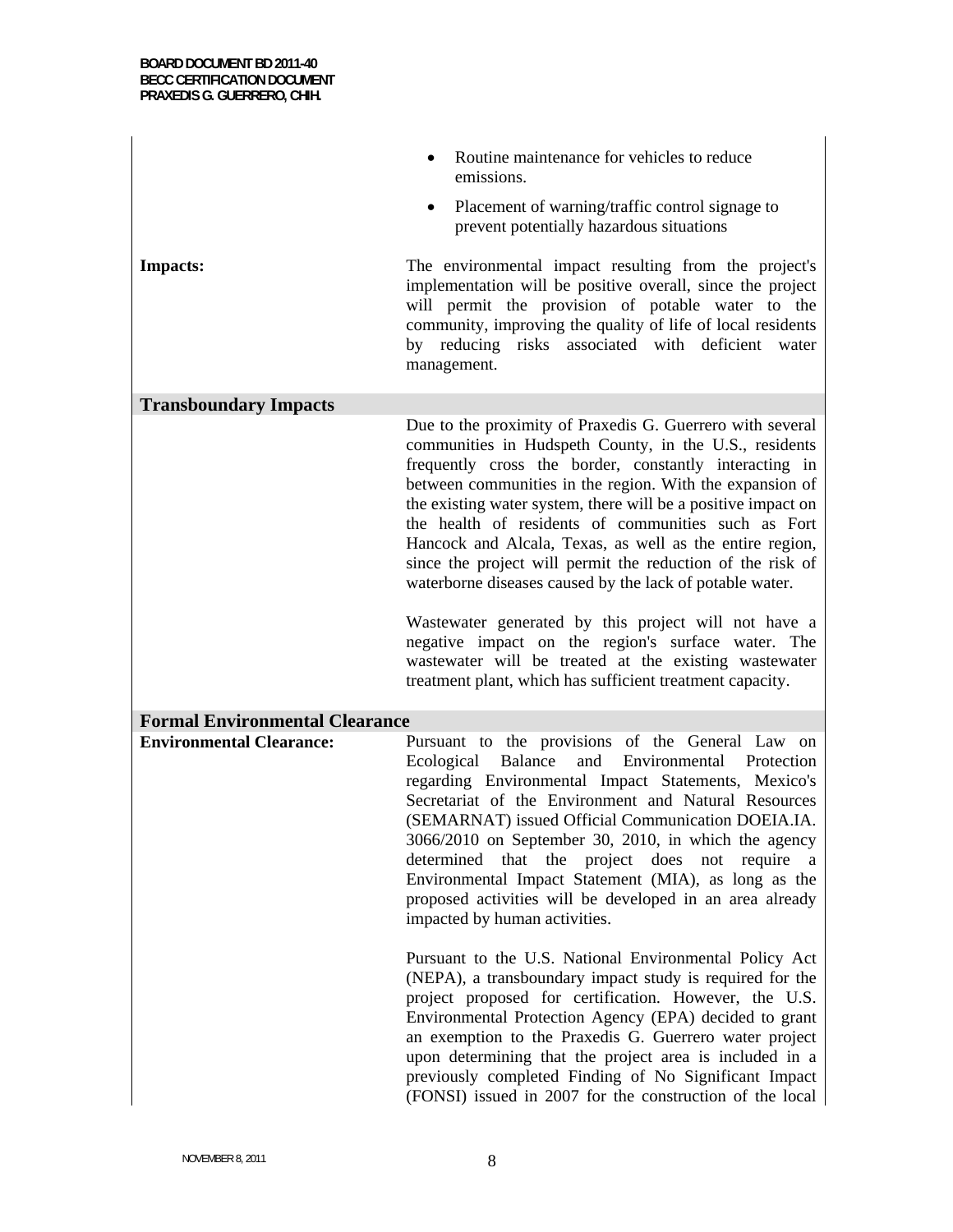|                                               | was tewater collection and treatment system. The exemption<br>letter was issued on November 30, 2010.                                        |
|-----------------------------------------------|----------------------------------------------------------------------------------------------------------------------------------------------|
|                                               | This exemption establishes that the project will not result in<br>significant environmental impacts that may affect the U.S.<br>border area. |
| <b>Project Results Matrix Summary</b>         |                                                                                                                                              |
| <b>Results Measuring</b>                      |                                                                                                                                              |
| 1. Provide access to quality<br>water service | <b>Indicators and Objectives</b><br>Improve drinking water service.<br>(Target: 600 new connections)                                         |
|                                               | <b>Improve drinking water service (rehabilitation)</b><br>(Target: 270 rehabilitated connections)                                            |
|                                               | <b>Baseline Value: 565 connections</b>                                                                                                       |

### **Pending Issues:**

None.

### **Criterion Summary:**

The project complies with BECC's Human Health and Environment criteria.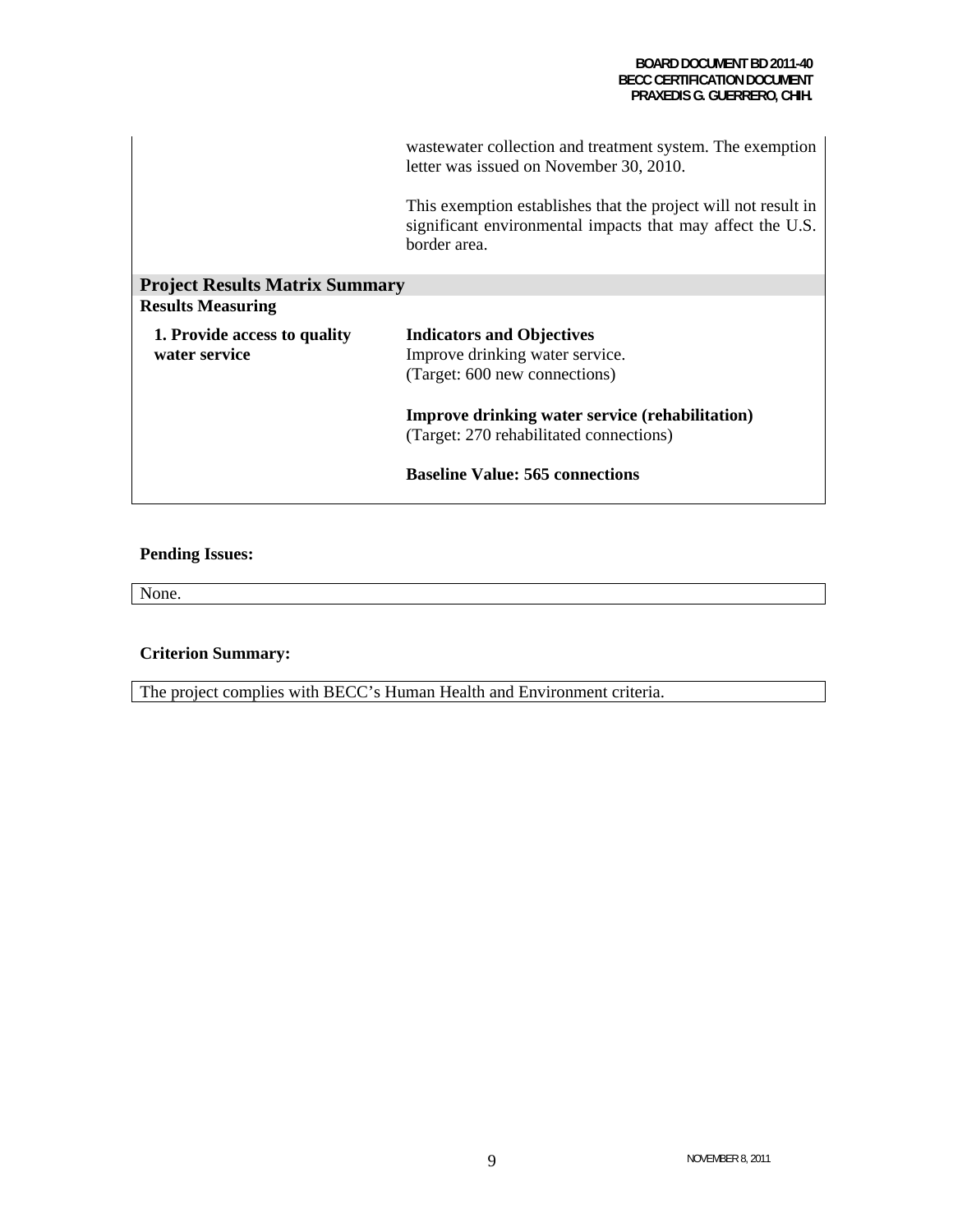## **3. Technical Feasibility**

| <b>3.a Technical Aspects</b>                        |                                                                                                                                                                                                                                                                                                                                                                                                                                                                                                                                                            |
|-----------------------------------------------------|------------------------------------------------------------------------------------------------------------------------------------------------------------------------------------------------------------------------------------------------------------------------------------------------------------------------------------------------------------------------------------------------------------------------------------------------------------------------------------------------------------------------------------------------------------|
|                                                     |                                                                                                                                                                                                                                                                                                                                                                                                                                                                                                                                                            |
| <b>Technical Aspects</b><br><b>Design Criteria:</b> | The project was developed in accordance with the technical<br>specifications contained in the Water, Wastewater Collection,<br>and Treatment Manual prepared by CONAGUA's Technical<br>Directorate.                                                                                                                                                                                                                                                                                                                                                        |
|                                                     | The project includes the following components:                                                                                                                                                                                                                                                                                                                                                                                                                                                                                                             |
|                                                     | Electro-mechanical and interconnection equipment for<br>٠<br>4 deep water wells.                                                                                                                                                                                                                                                                                                                                                                                                                                                                           |
|                                                     | Construction of 3 system housing units.<br>٠                                                                                                                                                                                                                                                                                                                                                                                                                                                                                                               |
|                                                     | Supply, installment and construction of 108 linear<br>$\bullet$<br>meters of protective fence for two elevated tanks.                                                                                                                                                                                                                                                                                                                                                                                                                                      |
|                                                     | Supply, installment and construction of 2,120 linear<br>٠<br>meters of 6" and 8" PVC and HDPE pipelines.                                                                                                                                                                                                                                                                                                                                                                                                                                                   |
|                                                     | Supply, installment and construction of 7,168 linear<br>٠<br>meters of 8" PVC and HDPE pipelines.                                                                                                                                                                                                                                                                                                                                                                                                                                                          |
|                                                     | Supply, installment and construction of 23,528 linear<br>$\bullet$<br>meters of 3", 4", and 6" PVC pipelines for the<br>distribution network.<br>Supply, installment and construction of 600 new<br>٠<br>domestic service hookups (150-2" meter, and 450-3"<br>hookups) including flow meters.                                                                                                                                                                                                                                                             |
|                                                     | Supply, installment and construction of 270 meter<br>٠<br>loops (to rehabilitate).                                                                                                                                                                                                                                                                                                                                                                                                                                                                         |
|                                                     | Supply, installment and construction of 4 chlorine gas-<br>٠<br>based disinfection units.                                                                                                                                                                                                                                                                                                                                                                                                                                                                  |
|                                                     | The final design includes the implementation of Green<br>Building practices as part of the technical construction<br>specifications. The project will minimize the requirements for<br>pavement replacement, landscape disturbance, and intrusive<br>construction practices, and will maximize energy efficiency.<br>Only small sections of pavement will be replaced, and no<br>demolition of existing structures will take place. Small areas<br>will require paving for the movement of equipment and these<br>roads will use local soils as road base. |
|                                                     | The design proposes the use of materials that meets the<br>and characteristics suitable to the project<br>properties                                                                                                                                                                                                                                                                                                                                                                                                                                       |

requirements, and minimizes the use of concrete with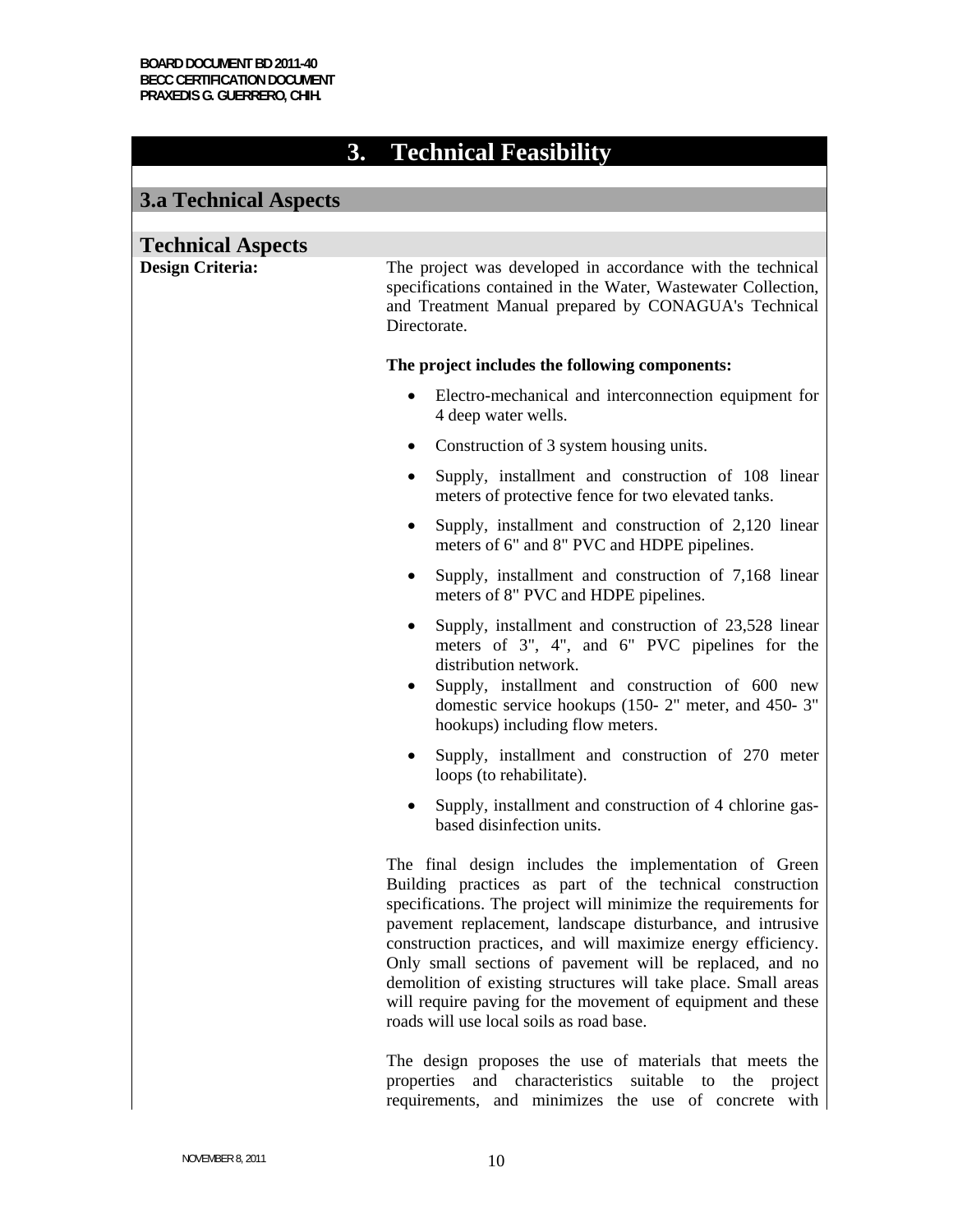|                                                               | replacement and combination of other less energy intensive<br>materials, preferably of on-site and unprocessed origin.                                                                                                                                                                                                                                                                                                           |
|---------------------------------------------------------------|----------------------------------------------------------------------------------------------------------------------------------------------------------------------------------------------------------------------------------------------------------------------------------------------------------------------------------------------------------------------------------------------------------------------------------|
| <b>Appropriate Technology</b>                                 |                                                                                                                                                                                                                                                                                                                                                                                                                                  |
| <b>Assessment of Alternatives:</b>                            | Potable Water.                                                                                                                                                                                                                                                                                                                                                                                                                   |
|                                                               | Alternative 1. No Action. The no action alternative will<br>be to continue to operate under the current water<br>distribution conditions, failing to meet a water quality,<br>quantity, or appropriate operation according to the<br>CONAGUA regulations. In addition, the no action<br>alternative will not address inefficient energy use of<br>existing equipment and may create increased risks of<br>inoperable conditions. |
|                                                               | Alternative 2 (Recommended Alternative). Expanding<br>the water distribution system to achieve a 100%<br>Additionally,<br>this<br>alternative<br>service.<br>proposes<br>supplying required equipment for more efficient<br>operation of the water wells, along with new<br>disinfection units, pressure regulation, looping of the<br>water distribution system, and Water Well-Storage<br>Tank automation.                     |
|                                                               | The proposed drinking water system will operate following a<br>typical water distribution system with water supply, storage,<br>and distribution.                                                                                                                                                                                                                                                                                |
|                                                               | The wastewater generated for the project implementation<br>(approximately 0.11 mgd) will be collected and conveyed by<br>the existing wastewater collection system and treated in the<br>existing wastewater treatment plant that consists in a lagoons<br>system with 0.34 mgd capacity, both constructed in 2009.                                                                                                              |
| <b>Property and Right-of-Way Requirements</b>                 |                                                                                                                                                                                                                                                                                                                                                                                                                                  |
| <b>Requirement:</b>                                           | The water distribution lines will be placed on municipal rights<br>of way and thoroughfares, no additional land is to be<br>purchased for the project.                                                                                                                                                                                                                                                                           |
| <b>Project Tasks and Timelines</b><br><b>Project Timeline</b> | The construction of the different project components is<br>estimated to be completed in approximately 2 years.<br>Construction tasks were started in July 2010.                                                                                                                                                                                                                                                                  |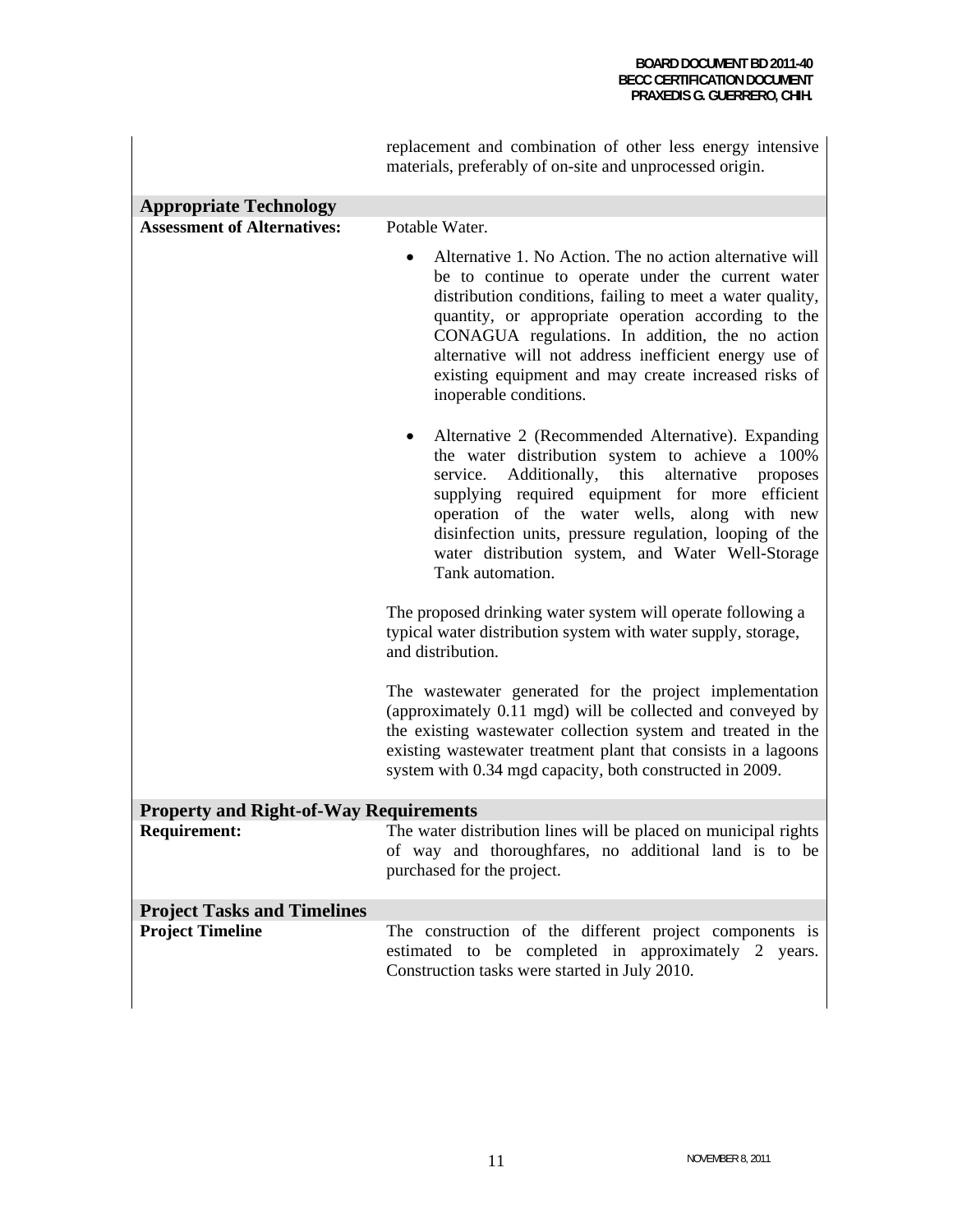| PROJECT LOCATION: PRAXEDIS G. GUERRERO, CHIHUAHUA<br>MUNICIPALITY: PRAXEDIS G. GUERRERO<br>PROJECT: DRINKING WATER SYSTEM EXPANSION |                          |                                    |                                                                                                                  |                                                                                                                                                                                                                                                                                                                         |
|-------------------------------------------------------------------------------------------------------------------------------------|--------------------------|------------------------------------|------------------------------------------------------------------------------------------------------------------|-------------------------------------------------------------------------------------------------------------------------------------------------------------------------------------------------------------------------------------------------------------------------------------------------------------------------|
|                                                                                                                                     |                          | <b>CONSTRUCTION SCHEDULE</b>       |                                                                                                                  |                                                                                                                                                                                                                                                                                                                         |
| <b>TASK</b>                                                                                                                         | <b>SEMESTER 1</b>        | <b>SEMESTER 2</b>                  | <b>SEMESTER 3</b>                                                                                                | <b>SEMESTER 4</b>                                                                                                                                                                                                                                                                                                       |
| <b>EQUIPMENT 1</b>                                                                                                                  |                          |                                    |                                                                                                                  |                                                                                                                                                                                                                                                                                                                         |
| <b>EQUIPMENT 2</b>                                                                                                                  |                          |                                    |                                                                                                                  |                                                                                                                                                                                                                                                                                                                         |
| <b>EQUIPMENT 3</b>                                                                                                                  |                          |                                    |                                                                                                                  |                                                                                                                                                                                                                                                                                                                         |
| <b>EQUIPMENT 4</b>                                                                                                                  |                          |                                    |                                                                                                                  |                                                                                                                                                                                                                                                                                                                         |
| <b>WELL HOUSING 2</b>                                                                                                               |                          |                                    |                                                                                                                  |                                                                                                                                                                                                                                                                                                                         |
| <b>FLOWMETER</b>                                                                                                                    |                          |                                    |                                                                                                                  |                                                                                                                                                                                                                                                                                                                         |
| <b>RESIDENTIAL CONNECTIONS</b>                                                                                                      |                          |                                    |                                                                                                                  |                                                                                                                                                                                                                                                                                                                         |
| PROTECTION FENCE                                                                                                                    |                          |                                    |                                                                                                                  |                                                                                                                                                                                                                                                                                                                         |
| <b>DISINFECTION UNITS</b>                                                                                                           |                          |                                    |                                                                                                                  |                                                                                                                                                                                                                                                                                                                         |
| <b>DISCHARGE PIPING</b>                                                                                                             |                          |                                    |                                                                                                                  |                                                                                                                                                                                                                                                                                                                         |
| <b>CONVEYANCE LINE 1</b>                                                                                                            |                          |                                    |                                                                                                                  |                                                                                                                                                                                                                                                                                                                         |
| <b>CONVEYANCE LINE 2</b>                                                                                                            |                          |                                    |                                                                                                                  |                                                                                                                                                                                                                                                                                                                         |
| <b>DISTRIBUTION LINES</b>                                                                                                           |                          |                                    |                                                                                                                  |                                                                                                                                                                                                                                                                                                                         |
| <b>WATER STORAGE TANK</b>                                                                                                           |                          |                                    |                                                                                                                  |                                                                                                                                                                                                                                                                                                                         |
| <b>3.b Management and Operations</b><br><b>Project Management</b><br><b>Resources:</b>                                              |                          |                                    | sponsor has sufficient resources and staff for this purpose.<br>(JMAS) for the operation of the proposed system. | The management, construction, and operation of the proposed<br>project will be the responsibility of the project sponsor. The<br>Junta Central de Agua y Saneamiento del Estado de Chihuahua<br>will provide technical assistance and oversight to the Junta<br>Municipal de Agua y Saneamiento de Praxedis G. Guerrero |
| <b>Operation and Maintenance</b>                                                                                                    |                          |                                    |                                                                                                                  |                                                                                                                                                                                                                                                                                                                         |
| <b>Organization:</b>                                                                                                                |                          | systems operation and maintenance. |                                                                                                                  | JMAS has a President, a Secretary, a Treasurer, three alternates,<br>and staff to operate and maintain the water system.<br>Additionally, the local utility will receive assistance from<br>JCAS, the state utility, which has available personnel for water                                                            |
| <b>Operation Plan:</b>                                                                                                              | proposed infrastructure. |                                    |                                                                                                                  | Within the Final Design, an Operation and Maintenance manual<br>was developed to include the primary tasks for a proper<br>operation of the system and to prevent breakdowns in the                                                                                                                                     |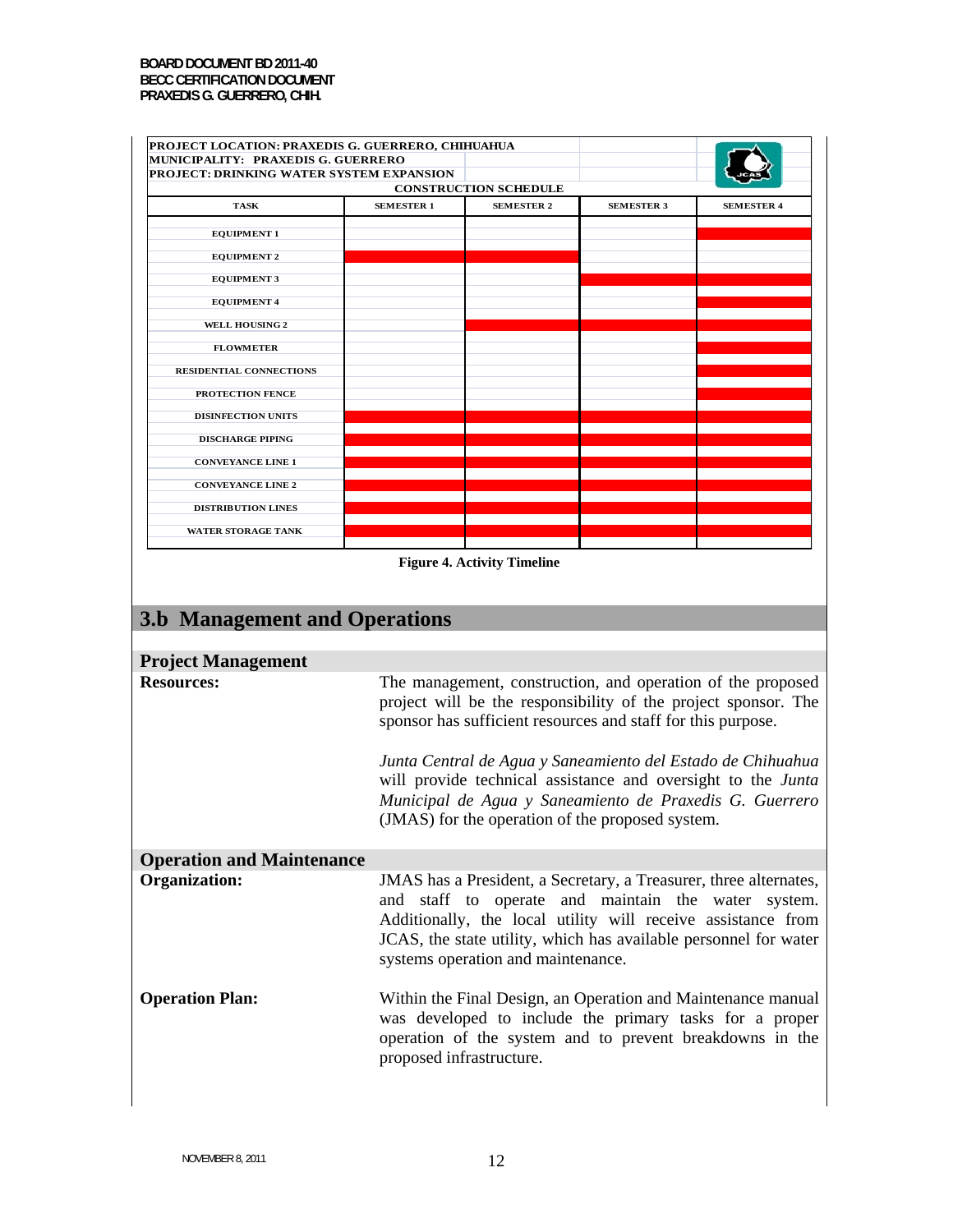#### **BOARD DOCUMENT BD 2011-40 BECC CERTIFICATION DOCUMENT PRAXEDIS G. GUERRERO, CHIH.**

| Permits, Licenses, and Other<br><b>Regulatory Requirements:</b> | The project sponsor has the following documentation available:<br>Water withdrawal permit (CONAGUA)<br>Finding of No Impact to historical or cultural properties<br>$\overline{\phantom{m}}$<br>(INAH)<br>Technical File validation by CONAGUA<br>$\qquad \qquad -$ |
|-----------------------------------------------------------------|---------------------------------------------------------------------------------------------------------------------------------------------------------------------------------------------------------------------------------------------------------------------|
| <b>Reviewing Agencies:</b>                                      | <b>EPA</b><br><b>BECC</b><br><b>NADB</b><br>CONAGUA (Official Communication No. BOO.E.22.2.-<br>224. October 27, 2010)<br>Junta Central de Agua y Saneamiento de Chihuahua<br>(JCAS)                                                                                |

### **Pending Issues:**

None.

### **Criterion Summary:**

The project complies with BECC's Technical Feasibility criteria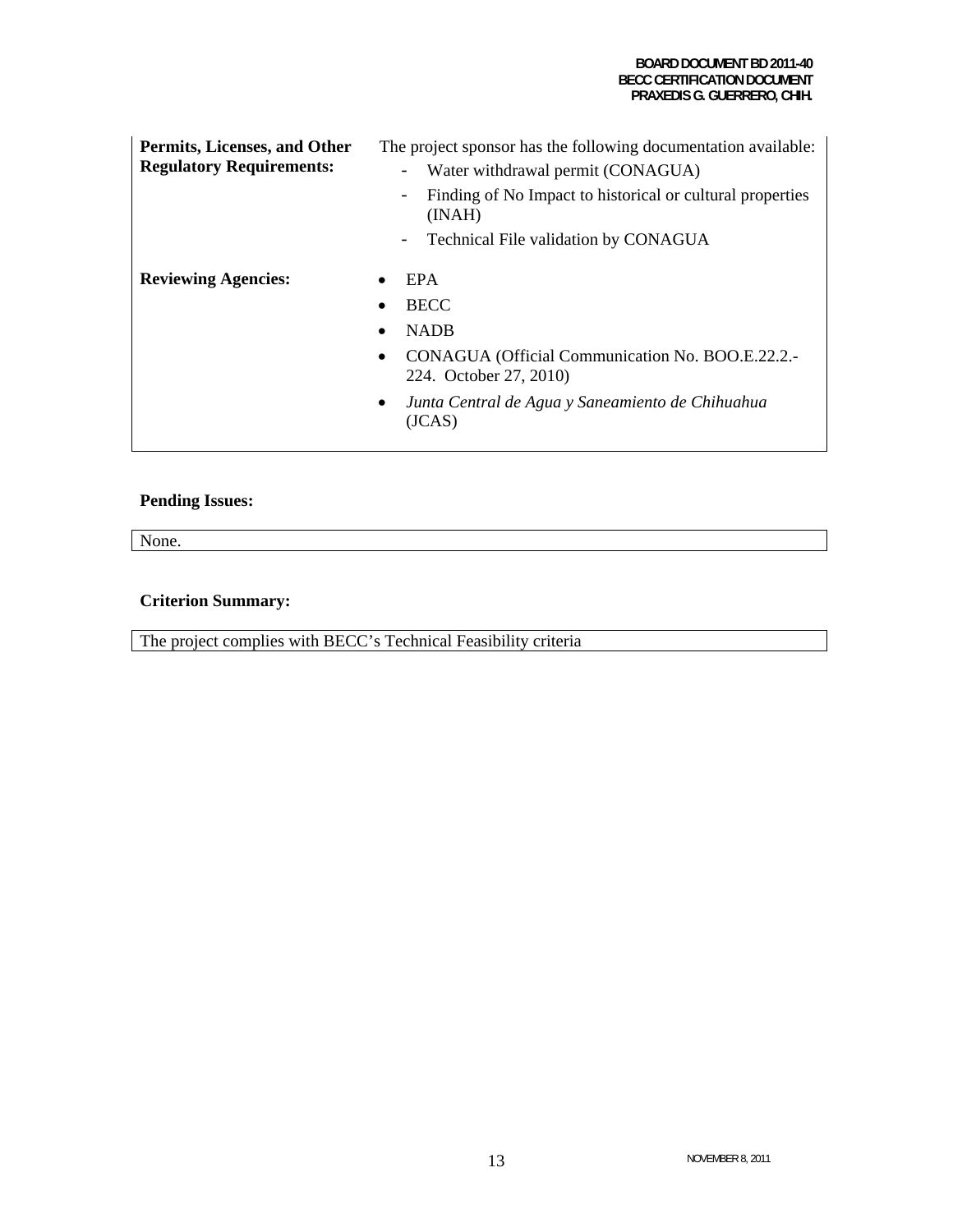## **4. Financial Feasibility**

| <b>4.a Verification of Financial Feasibility</b>            |                                                                                                                                                                                                                                                               |                                      |                  |                                                       |
|-------------------------------------------------------------|---------------------------------------------------------------------------------------------------------------------------------------------------------------------------------------------------------------------------------------------------------------|--------------------------------------|------------------|-------------------------------------------------------|
|                                                             |                                                                                                                                                                                                                                                               |                                      |                  |                                                       |
| <b>Financial Conditions</b>                                 |                                                                                                                                                                                                                                                               |                                      |                  |                                                       |
| <b>Information Submitted:</b>                               |                                                                                                                                                                                                                                                               | JMAS 2006-2010 financial statements. |                  |                                                       |
| <b>Financial Analysis Results:</b>                          | Project to be fully funded through a combination of Mexican and<br>BEIF grants. The water and wastewater services are under the<br>operational jurisdiction of JMAS of Praxedis G. Guerrero and<br>will receive support from JCAS, the State Water Authority. |                                      |                  |                                                       |
| <b>Project Scope, Project Cost and Financial Structure</b>  |                                                                                                                                                                                                                                                               |                                      |                  |                                                       |
| Item:                                                       | The scope of the project is the Expansion and Rehabilitation of the<br>Water Distribution System in Praxedis G. Guerrero, Chihuahua.                                                                                                                          |                                      |                  |                                                       |
| <b>Final cost:</b>                                          | US \$1,831,625                                                                                                                                                                                                                                                |                                      |                  |                                                       |
| <b>Financial Structure:</b>                                 |                                                                                                                                                                                                                                                               |                                      |                  |                                                       |
| <b>Source</b>                                               |                                                                                                                                                                                                                                                               | <b>Type</b>                          | <b>Amount US</b> | $\frac{0}{0}$                                         |
| Mexico                                                      |                                                                                                                                                                                                                                                               | Grant                                | \$1,282,137      | 70.0                                                  |
| <b>NADB-BEIF Construction Assistance</b>                    |                                                                                                                                                                                                                                                               | Grant                                | \$549,488        | 30.0                                                  |
|                                                             | <b>Total:</b>                                                                                                                                                                                                                                                 |                                      | \$1,831,625      | 100%                                                  |
|                                                             |                                                                                                                                                                                                                                                               |                                      |                  |                                                       |
|                                                             |                                                                                                                                                                                                                                                               |                                      |                  |                                                       |
|                                                             |                                                                                                                                                                                                                                                               | reserve requirements.                |                  |                                                       |
| <b>4.b Legal Considerations</b>                             |                                                                                                                                                                                                                                                               |                                      |                  |                                                       |
| <b>Project Management:</b>                                  | The project will be managed both by the JMAS of Praxedis G.<br>Guerrero and the JCAS who have legal and technical capacity<br>to implement the project.                                                                                                       |                                      |                  |                                                       |
| <b>Dedicated Revenue Source</b><br><b>Source of Income:</b> |                                                                                                                                                                                                                                                               |                                      |                  | JMAS/JCAS to operate and maintain system and maintain |

### **Pending Issues:**

None.

### **Criterion Summary:**

The project complies with NadBank's Financial Feasibility criteria.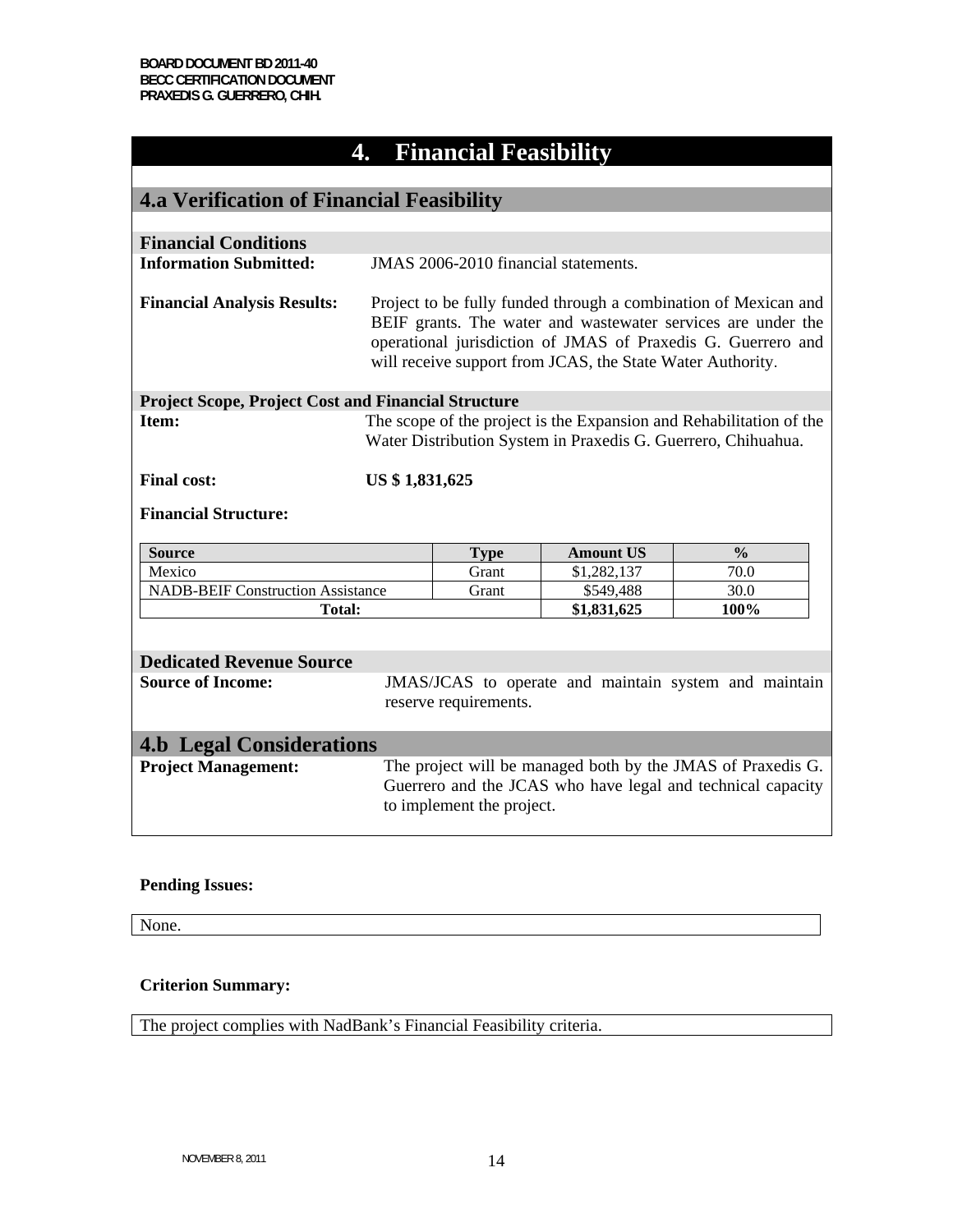## **5. Public Participation**

| 5.a Community Environmental Infrastructure Projects – Community-<br>wide impact |                                                                                                                                                                                                            |  |
|---------------------------------------------------------------------------------|------------------------------------------------------------------------------------------------------------------------------------------------------------------------------------------------------------|--|
|                                                                                 |                                                                                                                                                                                                            |  |
| <b>Steering Committee</b>                                                       |                                                                                                                                                                                                            |  |
| <b>Date of Establishment:</b>                                                   | The Steering Committee was formally installed on October 6,<br>2010 at a meeting held in the Salon Ejidal of Praxedis G.<br>Guerrero. During this meeting, a Board of Directors was<br>elected.            |  |
| <b>Steering Committee Members:</b>                                              | The Steering Committee consist of the following members:                                                                                                                                                   |  |
|                                                                                 | Chair:<br>Pablo Guzmán García<br>Ricardo Lozoya Buzo<br>Secretary:<br>Alternates:<br>Mario Alberto Herrera de la Cruz<br>Verónica Lozoya Buzo<br>Jesús Alan Enríquez Méndez<br>José Luis Maldonado Apodaca |  |
| Date of approval of Public<br><b>Participation Plan:</b>                        | The Comprehensive Community Participation Plan developed<br>by the Steering Committee was approved by the BECC on<br>November 5, 2010.                                                                     |  |
| Public access to project information                                            |                                                                                                                                                                                                            |  |
| <b>Public Access to Project</b><br><b>Information:</b>                          | The project's technical and financial information was made<br>available to the public for review.                                                                                                          |  |
|                                                                                 | The Steering Committee, with assistance from the project<br>sponsor, prepared the following:<br>Flyers<br><b>Brochures</b><br>Megaphone advertising<br>Radio announcements                                 |  |
|                                                                                 | The above media outlets were used to inform the community<br>about the project.                                                                                                                            |  |
| <b>Additional Outreach</b><br><b>Activities:</b>                                | Development and distribution of a project fact sheet.                                                                                                                                                      |  |
| <b>Public Input:</b>                                                            | Due security reasons public meetings to promote the proposed<br>project were cancelled.                                                                                                                    |  |
|                                                                                 | The process to request public comment for the project<br>proposed for certification was as follows:                                                                                                        |  |
|                                                                                 | The Steering Committee made available project information at                                                                                                                                               |  |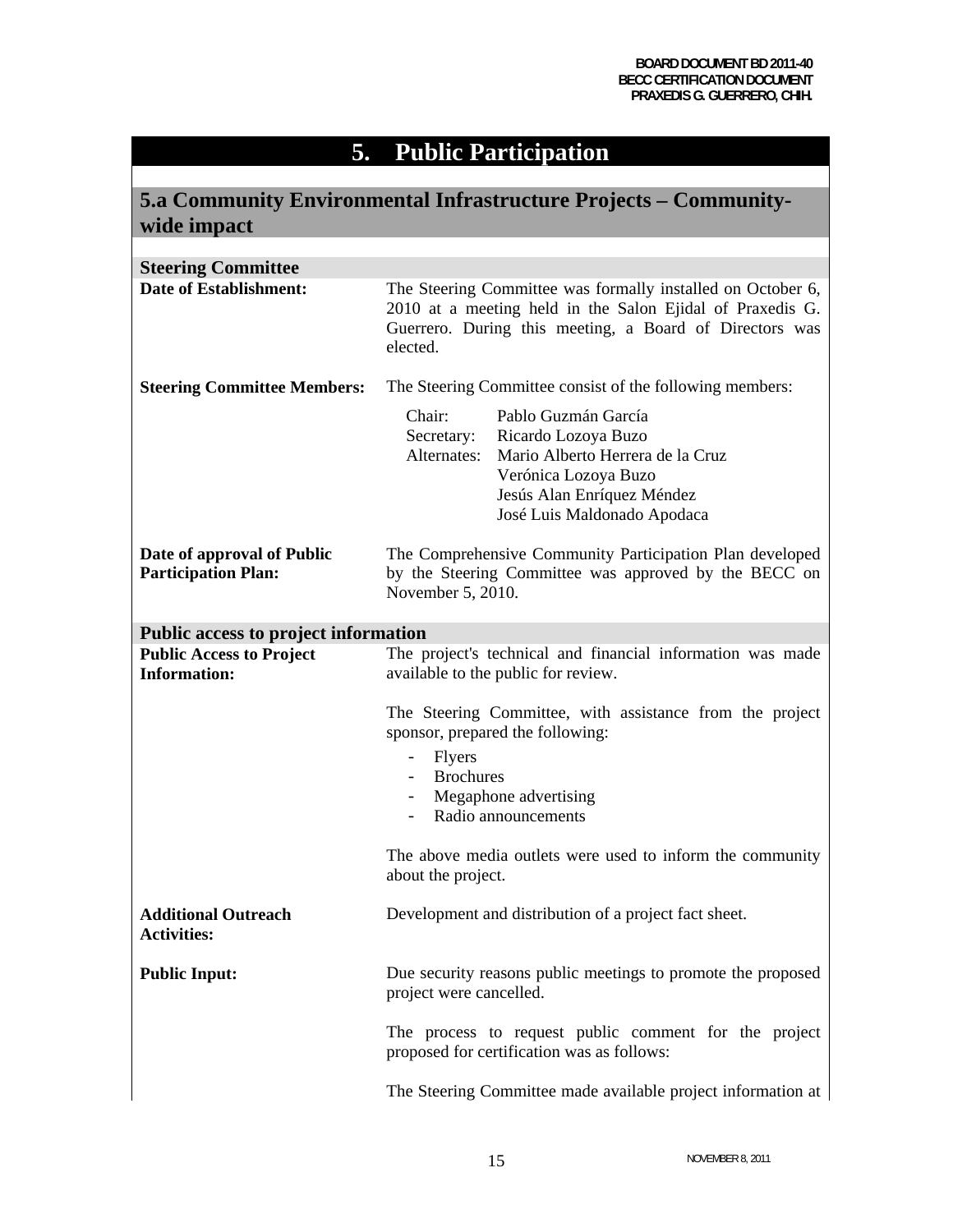|                                                           | bill collection sites. Additionally, a survey form was<br>distributed to inquire about the public's familiarity with the<br>project and their acceptance of it. No comments of opposition<br>were received.                                                               |  |
|-----------------------------------------------------------|---------------------------------------------------------------------------------------------------------------------------------------------------------------------------------------------------------------------------------------------------------------------------|--|
| <b>Final Public Participation Report</b>                  |                                                                                                                                                                                                                                                                           |  |
| <b>Final Public Participation</b>                         | The Steering Committee and the project sponsor will prepare                                                                                                                                                                                                               |  |
| <b>Report:</b>                                            | the Final Public Participation Report to demonstrate that the                                                                                                                                                                                                             |  |
|                                                           | proposed objectives were fully met to BECC's satisfaction.                                                                                                                                                                                                                |  |
|                                                           |                                                                                                                                                                                                                                                                           |  |
| <b>Post-Certification Public Participation Activities</b> |                                                                                                                                                                                                                                                                           |  |
| <b>Post-Certification Activities:</b>                     | The project sponsor, in coordination with the Steering<br>Committee, will provide a general description of public<br>participation activities that may be carried out after the<br>project's certification in support of its implementation and<br>long-term feasibility. |  |

### **Pending Issues:**

None.

### **Criterion Summary:**

The project complies with BECC's Public Participation criteria.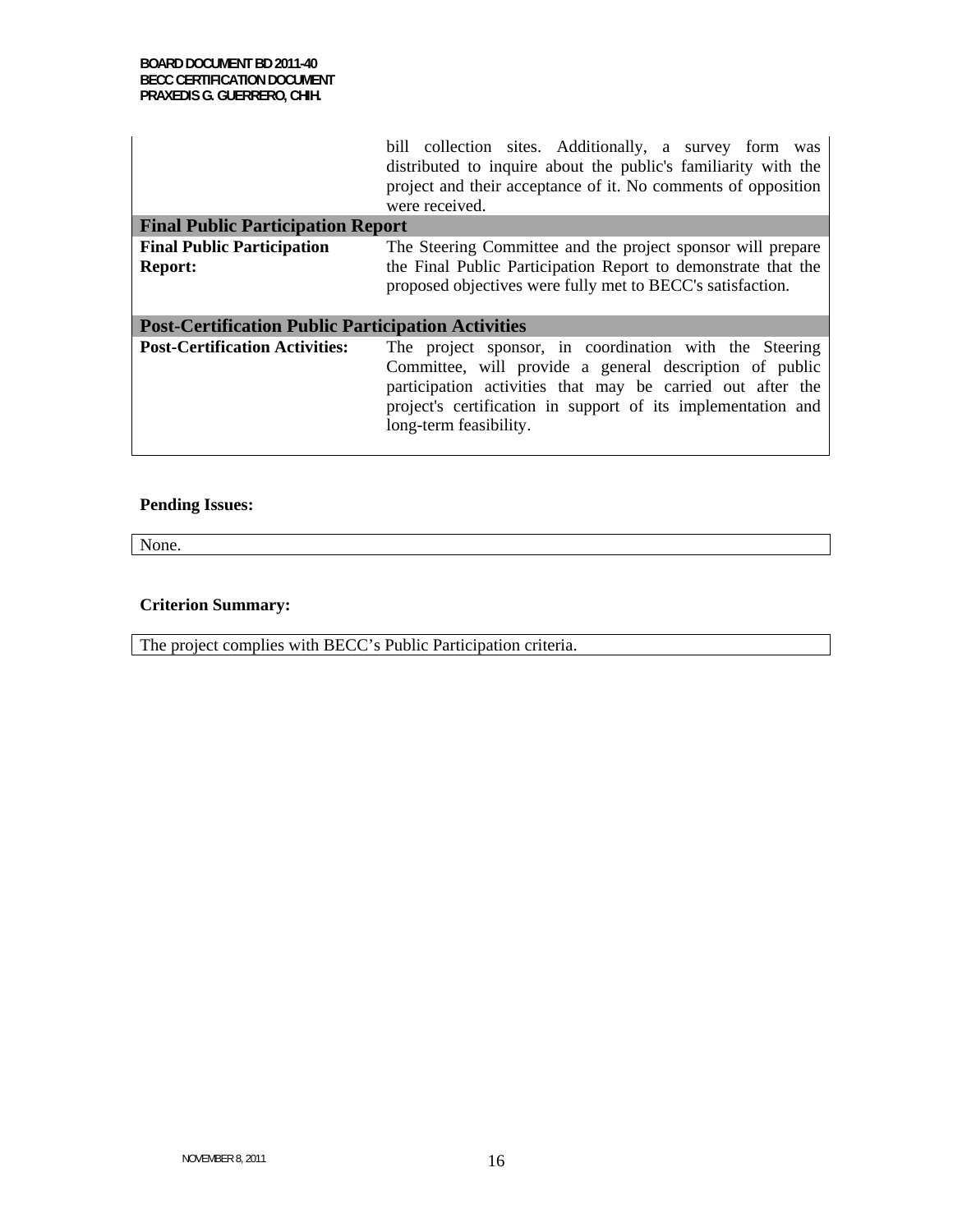# **6. Sustainable Development**

| <b>6.a Human and Institutional Capacity Building</b>         |                                                                                                                                                                                                                                                                                  |  |
|--------------------------------------------------------------|----------------------------------------------------------------------------------------------------------------------------------------------------------------------------------------------------------------------------------------------------------------------------------|--|
| <b>Project Operation and</b><br><b>Maintenance:</b>          | The project sponsor will be the agency responsible for<br>operating and maintaining the water distribution system.<br>The project sponsor has the basic institutional and human<br>capacity to operate and maintain the proposed water<br>distribution system.                   |  |
| <b>Human and Institutional</b><br><b>Capacity Building:</b>  | Actions within the scope of the project that contribute to<br>strengthen the Junta Central de Agua y Saneamiento de<br>Chihuahua's institutional and human capacity include:                                                                                                     |  |
|                                                              | Improve water services in a continuous, efficient, and<br>cost-effective manner.                                                                                                                                                                                                 |  |
|                                                              | Training and education for the utility's operating staff<br>throughout its different areas, to provide essential<br>services that meet the needs of the community.                                                                                                               |  |
|                                                              | Water use optimization and community awareness of<br>٠<br>the importance of water resources.                                                                                                                                                                                     |  |
|                                                              | Basic technical training to the<br>operations<br>and<br>maintenance staff responsible for the new infrastructure.                                                                                                                                                                |  |
| and Conservation and Development Plans.                      | 6.b Conformance to applicable Local, State, and Regional Regulations                                                                                                                                                                                                             |  |
| <b>Local and Regional Plans</b><br>addressed by the project: | The proposed project conforms to applicable plans and actions<br>described in the following documents:                                                                                                                                                                           |  |
|                                                              | Master Plan for Improvements to Water, Wastewater and<br>Collection Services in Riparian Communities in the Upper<br>Rio Grande, Juarez Valley.                                                                                                                                  |  |
|                                                              | The project conforms to the U.S.-Mexico Border 2012<br>٠<br>Environmental Program by meeting Goal 1 (Promote an<br>increase in the number of homes connected to a potable<br>water supply) and 4 (Promote improvements to water<br>utility efficiency).                          |  |
| <b>6.c Natural Resource Conservation</b>                     |                                                                                                                                                                                                                                                                                  |  |
|                                                              | The proposed improvements to the local water distribution<br>$\bullet$<br>system will help increase its physical efficiency and<br>consequently, will reduce withdrawal rates in the local<br>aquifer that supplies water to this community and the<br>Juarez Valley in general. |  |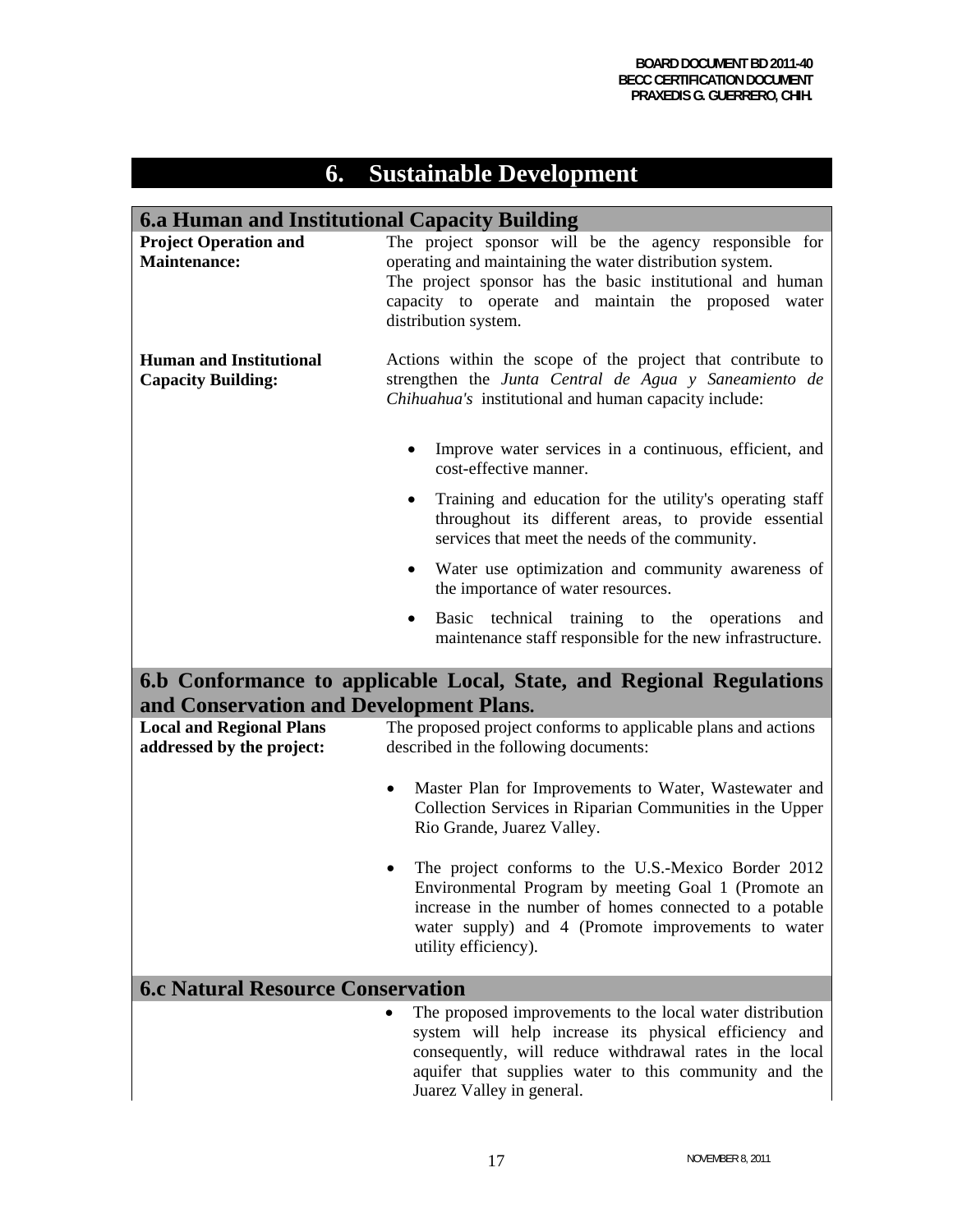• The final design includes the implementation of Green Building practices as part of the technical construction specifications. The project will minimize the requirements for pavement replacement, landscape disturbance, and intrusive construction practices, and will maximize energy efficiency. Only small sections of pavement will be replaced, and no demolition of existing structures will take place. Small areas will require paving for the movement of equipment and these roads will use local soils as road base. The design proposes the use of materials that meets the properties and characteristics suitable to the project requirements, and minimizes the use of concrete with replacement and combination of other less energy intensive materials, preferably of on-site and unprocessed origin.

### **6.d Community Development**

The completion of this project is crucial to the development of the community. The tasks proposed by the project will contribute to reduce the incidence of water-borne and arboviral diseases resulting from the use of non-potable water.

The implementation of a new potable water system will promote the development of the local community, since it will help reduce the incidence of water-borne diseases and improve the quality of life of Praxedis G. Guerrero residents.

#### **Pending Issues:**

None.

#### **Criterion Summary:**

The project complies with BECC's Sustainable Development criteria.